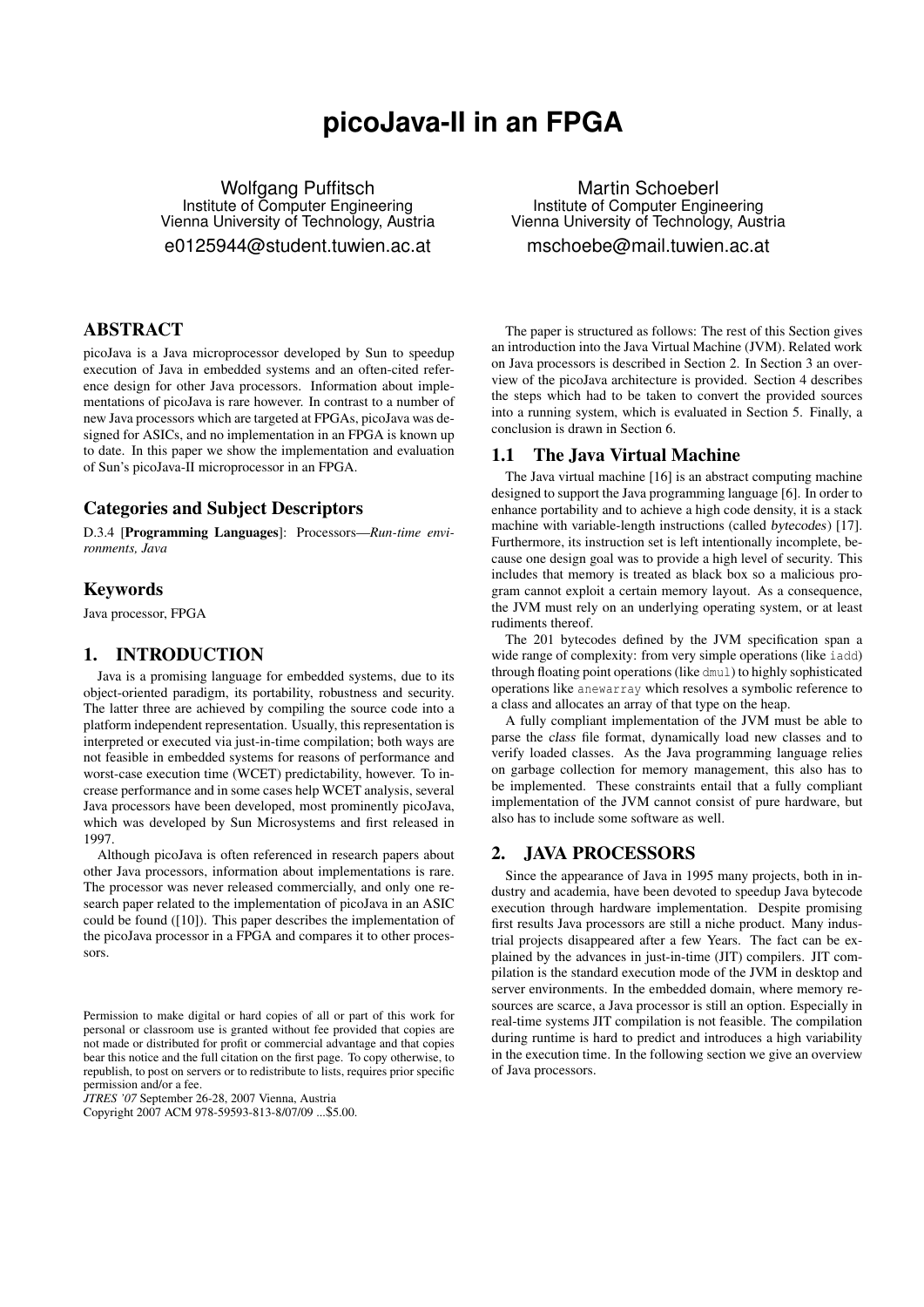# 2.1 ASIC Designs

Sun introduced the first version of picoJava [\[19\]](#page-7-4) in 1997. Sun's picoJava is the Java processor most often cited in research papers. It is used as a reference for new Java processors and as the basis for research into improving various aspects of a Java processor. Ironically, this processor was never released as a product by Sun. A redesign followed in 1999, known as picoJava-II that is now freely available with a rich set of documentation [\[23,](#page-7-5) [24\]](#page-7-6). The architecture of picoJava is a stack-based CISC processor implementing 341 different instructions [\[19\]](#page-7-4) and is the most complex Java processor available. According to [\[10\]](#page-7-0) the processor can be implemented in about 440 K gates.

Simple Java bytecodes are directly implemented in hardware and some performance critical instructions are implemented in microcode. picoJava traps on the remaining complex instructions and emulates this instruction. A trap is rather expensive and has a minimum overhead of 16 clock cycles. The worst-case interrupt latency is 926 clock cycles [\[24\]](#page-7-6). This great variation in execution times for a trap hampers tight WCET estimates.

aJile's JEMCore is a direct-execution Java processor that is available as both an IP core and a stand alone processor [\[1,](#page-7-7) [12\]](#page-7-8). It is based on the 32-bit JEM2 Java chip developed by Rockwell-Collins. Two silicon versions of JEM exist today: the aJ-80 and the aJ-100. Both versions comprise a JEM2 core, 48 KB zero wait state RAM, and peripheral components. 16 KB of the RAM is used for the writable control store. The remaining 32 KB is used for storage of the processor stack. The aJile processor is intended for real-time systems with an on-chip real-time thread manager.

The Cjip processor [\[11,](#page-7-9) [14\]](#page-7-10) supports multiple instruction sets, allowing Java, C, C++ and assembler to coexist. Internally, the Cjip uses 72 bit wide microcode instructions, to support the different instruction sets. At its core, Cjip is a 16-bit CISC architecture with on-chip 36 KB ROM and 18 KB RAM for fixed and loadable microcode. Another 1 KB RAM is used for eight independent register banks, string buffer and two stack caches. Cjip is implemented in 0.35-micron technology and can be clocked up to 80 MHz. The JVM is implemented largely in microcode (about 88% of the Java bytecodes). Java thread scheduling and garbage collection are implemented as processes in microcode. Microcode instructions execute in two or three cycles. A JVM bytecode requires several microcode instructions. The Cjip Java instruction set and the extensions are described in detail in [\[13\]](#page-7-11). For example: a bytecode nop executes in 6 cycles while an iadd takes 12 cycles. Conditional bytecode branches are executed in 33 to 36 cycles. Object oriented instructions such getfield, putfield or invokevirtual are not part of the instruction set.

Besides the *real* Java processors a FORTH chip (PSC1000 [\[20\]](#page-7-12)) is marketed as a Java processor. Java coprocessors (e.g. JSTAR [\[18\]](#page-7-13)) provide Java execution speedup for general-purpose processors. Jazelle [\[5\]](#page-7-14) is an extension of the ARM 32-bit RISC processor. It introduces a third instruction set (bytecode), besides the Thumb instruction set (a 16-bit mode for reduced memory consumption), to the processor. The Jazelle coprocessor is integrated into the same chip as the ARM processor.

## <span id="page-1-0"></span>2.2 FPGA Designs

Hardware resources in FPGA are usually measured in number of logic cells (LCs) and on-chip memory. Converting the number of LCs to equivalent gate counts is problematic, but a factor of 5.5 to 7.4 is suggested in [\[21\]](#page-7-15) for rough estimates.

Vulcan ASIC's Moon processor is an implementation of the JVM to run in an FPGA. The execution model is the often-used mix of direct, microcode and trapped execution. As described in [\[26\]](#page-7-16), a sim-

ple stack folding is implemented in order to reduce five memory cycles to three for instruction sequences like *push-push-add*. The first version of Moon uses 3840 LCs and 10 embedded memory blocks in an Altera FPGA. The Moon2 processor [\[27\]](#page-7-17) is available as an encrypted HDL source for Altera FPGAs (22% of an APEX 20K400E equates to 3660 LCs) or as VHDL or Verilog source code. The minimum silicon cost is given as 27 K gates plus 3 KB ROM and 1 KB single port RAM. The single port RAM is used to implement 256 entries of the stack.

The Moon project is a typical example for the lifetime of a Java processor company. When Vulcan ASIC started to develop Moon, a lot of information was available. This information was usually more of a presentation of the concept. Nevertheless it gave some insights into how they approached the different design problems. However, at the point at which the projects reached production quality, this information quietly disappeared from their web site. It was replaced with colorful marketing prospectuses about the wonderful world of the new Java-enabled mobile phones. Later the company and the web site faded into history.

The Lightfoot 32-bit core [\[9\]](#page-7-18) is a hybrid 8/32-bit processor based on the Harvard architecture. Program memory is 8 bits wide and data memory is 32 bits wide. The core contains a 3-stage pipeline with an integer ALU, a barrel shifter and a 2-bit multiply step unit. According to DCT, the performance is typically 8 times better than RISC interpreters running at the same clock speed. The core is provided as an EDIF netlist for dedicated Xilinx devices. Lightfood consumes 3400 LCs and can be clocked at 40 MHz in a Xilinx Virtex-II FPGA.

LavaCORE [\[8\]](#page-7-19) is another Java processor targeted at Xilinx FPGA architectures. It implements a set of instructions in hardware and firmware. Floating-point operations are not implemented. A 32×32-bit dual-ported RAM implements a register-file. For specialized embedded applications, a tool is provided to analyze which subset of the JVM instructions is used. The unused instructions can be omitted from the design. The core can be implemented in 1926 CLBs (= 3800 LCs) in a Virtex-II FPGA and runs at 20 MHz.

Komodo [\[15\]](#page-7-20) is a multithreaded Java processor with a four-stage pipeline. It is intended as a basis for research on real-time scheduling on a multithreaded microcontroller. The unique feature of Komodo is the instruction fetch unit with four independent program counters and status flags for four threads. A priority manager is responsible for hardware real-time scheduling and can select a new thread after each bytecode instruction. Komodo's multi-threading is similar to hyper-threading in modern processors that are trying to hide latencies in instruction fetching. The fact that the pipeline clock is only a quarter of the system clock wastes a considerable amount of potential performance.

FemtoJava [\[7\]](#page-7-21) is a research project to build an application specific Java processor. The bytecode usage of the embedded application is analyzed and a customized version of FemtoJava is generated (similar to LavaCORE) in order to minimize the resource usage. The resource usage is very high (about 2000 LCs), compared to the minimal Java subset implemented and the low performance of the processor.

JOP [\[21,](#page-7-15) [22\]](#page-7-22) is a Java processor designed especially for embedded real-time systems. The main design goal was a time predictable processor. All hard to analyze processor features, such as prefetching or automatic stack dribbling as found in picoJava, have been avoided. To still provide acceptable performance a special stack cache and a WCET analyzable method cache have been developed. JOP consumes about 2000 LCs (depending on the configuration) and can be clocked at 100 MHz in an Altera Cyclone FPGA.

The jHISC project [\[25\]](#page-7-23) proposes a high-level instruction set ar-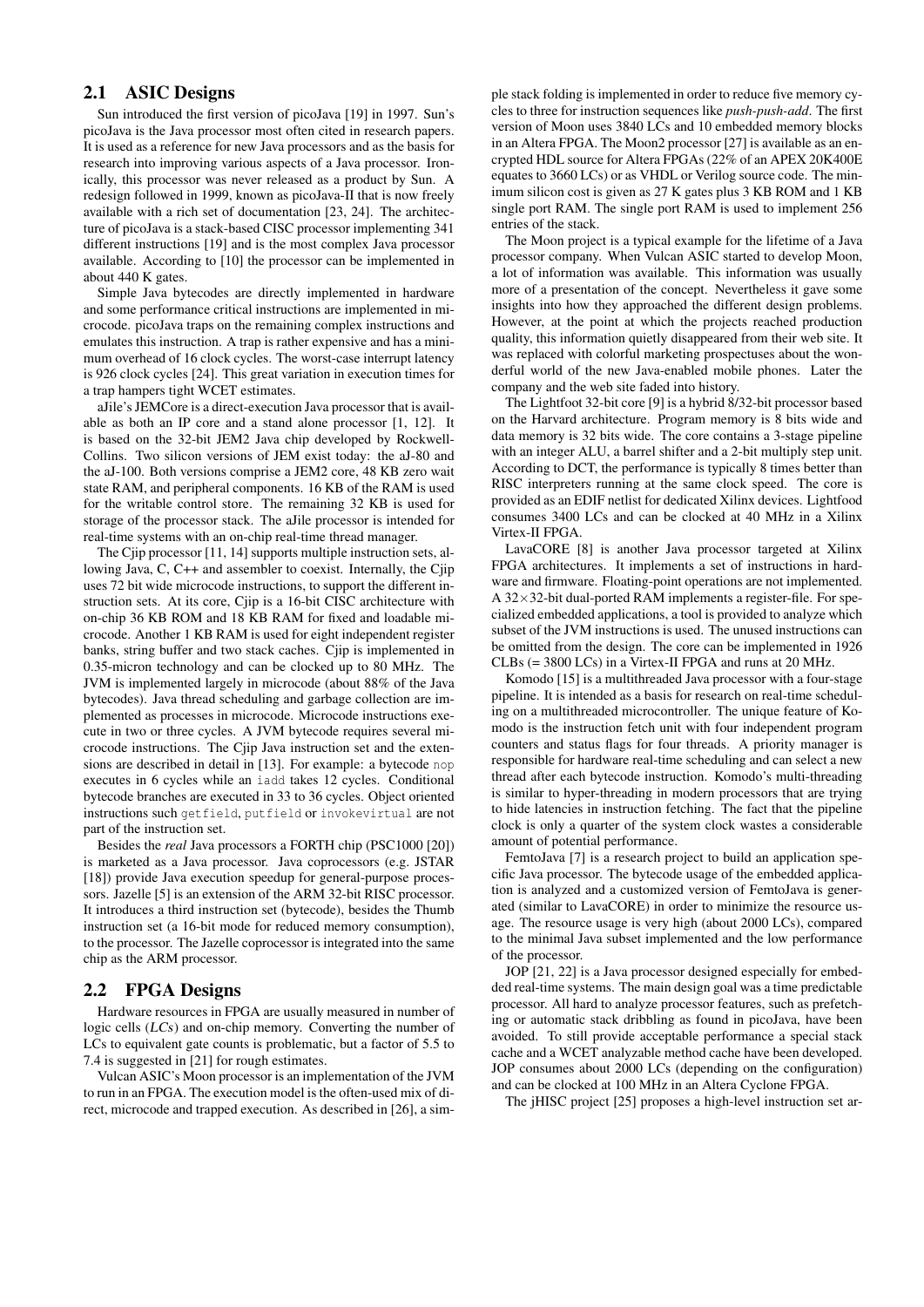chitecture for Java. This project is closely related to picoJava. The processor consumes 15500 LCs in an FPGA and the maximum frequency in a Xilinx Virtex FPGA is 30 MHz. According to [\[25\]](#page-7-23) the prototype can only run simple programs and the performance is estimated with a simulation. In [\[28\]](#page-7-24) the clocks per instruction (CPI) values for jHISC are compared against picoJava and JOP. However, it is not explained with which application the CPI values are collected. We assume that the CPI values for picoJava and JOP are derived from the manual and do not include any effects of pipeline stalls or cache misses.

# <span id="page-2-0"></span>3. PICOJAVA ARCHITECTURE

Sun introduced the first version of picoJava [\[19\]](#page-7-4) in 1997, targeted at the embedded systems market as a pure Java processor with restricted support of C. A redesign followed in 1999, known as picoJava-II; this is the version described below. After Sun decided to not produce picoJava in silicon, Sun licensed picoJava to Fujitsu, IBM, LG Semicon and NEC. However, these companies also did not produce a chip and Sun finally provided the full Verilog code under an open-source license.

Java bytecodes with low complexity are directly implemented in hardware, most of them execute in one to three cycles. Performance critical instructions with higher complexity, for instance invoking a method, are implemented in microcode. picoJava traps on the remaining complex instructions, and emulates this instruction. To access memory, internal registers and for cache management pico-Java implements 115 extended instructions with 2-byte opcodes. These instructions are necessary to write system-level code to support the JVM.

Traps are generated on interrupts, exceptions and for instruction emulation. A trap is rather expensive and has a minimum overhead of 16 clock cycles:

```
6 clocks trap execution
n clocks trap code
2 clocks set VARS register
8 clocks return from trap
```
This minimum value can only be achieved if the trap table entry is in the data cache and the first instruction of the trap routine is in the instruction cache. The worst-case interrupt latency is 926 clock cycles [\[24\]](#page-7-6).

Figure [1](#page-3-1) shows the major function units of picoJava. The integer unit decodes and executes picoJava instructions. The instruction cache is direct-mapped, while the data cache is two-way setassociative, both with a line size of 16 bytes. The caches can be configured between 0 and 16 KB. An instruction buffer decouples the instruction cache from the decode unit. The FPU is organized as a microcode engine with a 32-bit data path supporting single- and double-precision operations. Most single-precision operations require four cycles. Double-precision operations require four times the number of cycles as single-precision operations. For low-cost designs, the FPU can be removed and the core traps on floating-point instructions to a software routine to emulate these instructions. picoJava provides a 64-entry stack cache as a register file. The core manages this register file as a circular buffer, with a pointer to the top of stack. The stack management unit automatically performs spill to and fill from the data cache to avoid overflow and underflow of the stack buffer. To provide this functionality the register file contains five memory ports. Computation needs two read ports and one write port, the concurrent spill and fill operations the two additional read and write ports. The processor core consists of following six pipeline stages:

- Fetch: Fetch 8 bytes from the instruction cache or 4 bytes from the bus interface to the 16-byte-deep prefetch buffer.
- Decode: Group and precode instructions (up to 7 bytes) from the prefetch buffer. Instruction folding is performed on up to four bytecodes.
- Register: Read up to two operands from the register file (stack cache).
- Execute: Execute simple instructions in one cycle or microcode for multi-cycle instructions.

Cache: Access the data cache.

Writeback: Write the result back into the register file.

The integer unit together with the stack unit provides a mechanism, called instruction folding, to speed up common code patterns found in stack architectures, as shown in Figure [2.](#page-2-1) The first step in in-

> A Java instruction  $c = a + b;$ translates to the following bytecodes: iload\_1 iload\_2 iadd istore\_3

#### <span id="page-2-1"></span>Figure 2: A common folding pattern that is executed in a single cycle

struction folding is the classification of operations in the instruction buffer into six groups. One group corresponds to a local variable load or a constant push  $(LV)$ , three groups to different types of operations (OP, BG1 and BG2), one group to a local variable store (MEM) and one group to an instruction that cannot be folded (NF).

In patterns like LV LV OP MEM (the instructions in Figure [2](#page-2-1) form such a pattern), LV and MEM resemble access to registers in a RISC architecture – the idea behind instruction folding is to detect such patterns and access the stack cache like a register file when possible. This eliminates the need for stack manipulation and allows up to four instructions to by executed in one RISC-style single cycle operation. Figure [3](#page-3-2) shows how the instructions from Figure [2](#page-2-1) are executed depending on whether folding is enabled or not.

picoJava contains a simple mechanism to speed-up the common case for monitor enter and exit. The lowest order bit of an object header is used to indicate the lock holding or a request to a lock held by another thread. This bit is examined by monitorenter and monitorexit. Hardware registers cache up to two locks held by a single thread.

To efficiently implement a generational or an incremental garbage collector picoJava offers hardware support for write barriers through memory segments. The hardware checks all stores of an object reference if this reference points to a different segment (compared to the store address). In this case, a trap is generated and the garbage collector can take the appropriate action. Additional two reserved bits in the object reference can be used for a write barrier trap.

The layout of class and method structures imposed by the hardware leaves much space for software dependent uses. In the two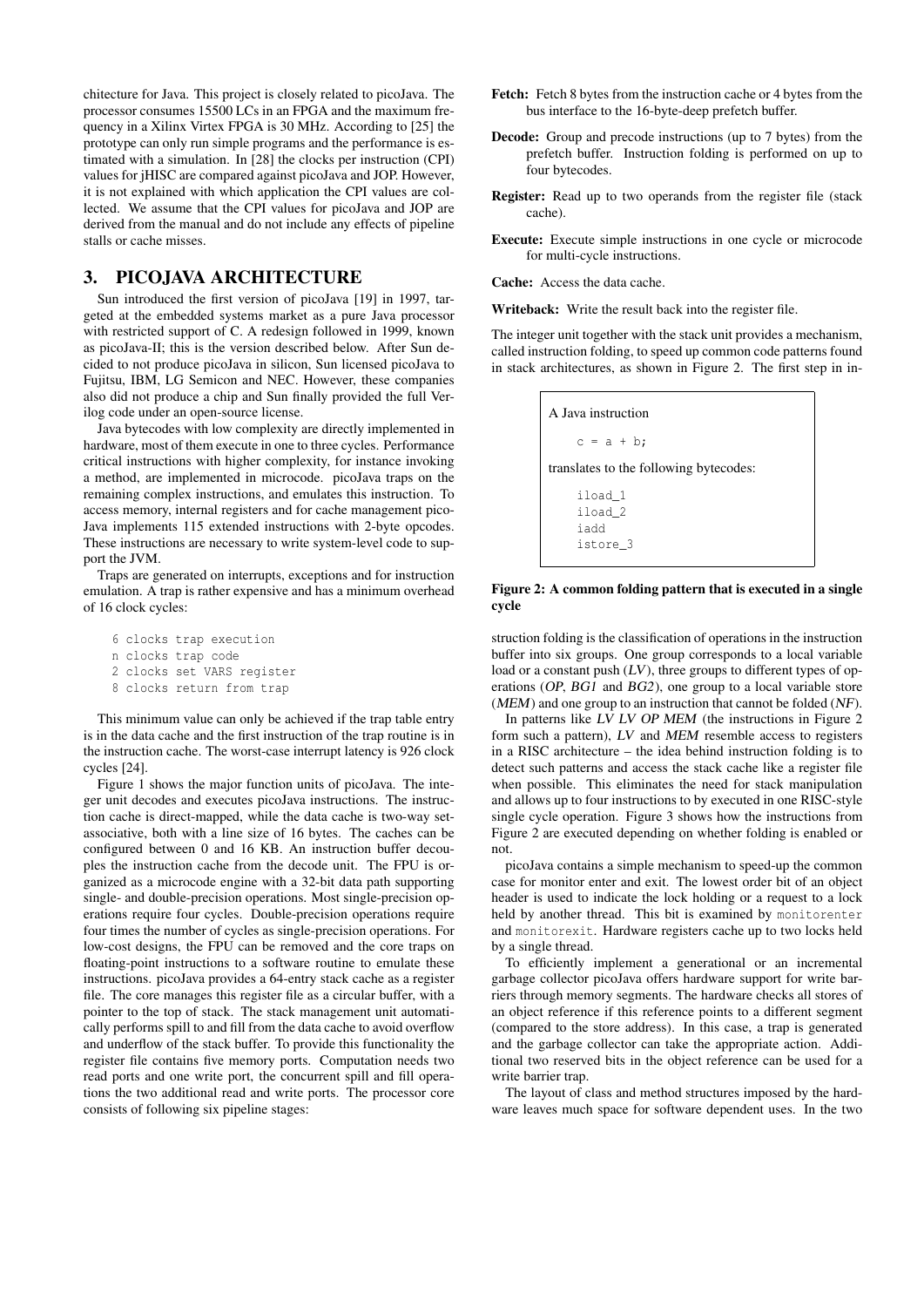

<span id="page-3-1"></span>Figure 1: Block diagram of picoJava-II (from [\[23\]](#page-7-5))



<span id="page-3-2"></span>Figure 3: Execution of a common folding pattern

types of structures used for representing classes, 13 out of 18 words are unused by the hardware; a method uses a structure consisting of 9 words, of which 4 are unused. Although this is an advantage in terms of flexibility, it can add a significant overhead to the memory consumption of programs. Compared to layouts used by other processors, picoJava does not only consume a lot of memory, it also uses more indirections. This is compensated by the use of "quick" instructions however, which cut short many indirections.

The architecture of picoJava is a stack-based CISC processor implementing 341 different instructions [\[17\]](#page-7-3) and is the most complex Java processor available. The processor can be implemented [\[10\]](#page-7-0) in about 440 K gates (128 K for the logic and 314 K for the memory components:  $284\times80$  bits microcode ROM,  $2\times192\times64$  bits FPU ROM and  $2\times16$  KB caches).

#### <span id="page-3-0"></span>4. FPGA IMPLEMENTATION

The distribution of picoJava comprises the source code for the actual hardware, an instruction accurate simulator and extensive documentation. For the hardware to work properly, memory and I/O modules have to be implemented. The simulator is written in C and comes along with support software, such as a loader, code that implements the software traps and an assembler. The latter (written in Java) was ready to use, while the loader and the traps had to be

modified in the course of the implementation (see Sections [4.4](#page-4-0) and [4.5,](#page-5-1) respectively).

Other parts, such as a garbage collector and the standard class library, are not part of the distribution and have to be written in order to accomplish a compliant implementation of the JVM. The current implementation does not include a garbage collector and the class library was only implemented as far as it was necessary for conveying benchmarks.

Apart from the sources provided by Sun, JOP was a vital resource for the implementation. The floating point unit was not included, because it is not featured in all processors intended for comparison by default and similar resource consumption and performance gains from such a unit are expected for all processors.

#### 4.1 Target Platform

The target board for the implementation was the DE2 board from Altera [\[3\]](#page-7-25). This features a Cyclone II (speed grade 6) FPGA with 33,216 LCs and 483,840 bits on-chip memory. Of the available resources on the board, the SRAM (512 KB, 10 ns access time), the UART and the LEDs were used.

Quartus II (Web Edition, version 7.1) [\[2\]](#page-7-26), Altera's tool for hardware design was used for synthesizing and downloading the hardware. Mentorgraphic's ModelSim is available for download along with Quartus II and was used for simulation.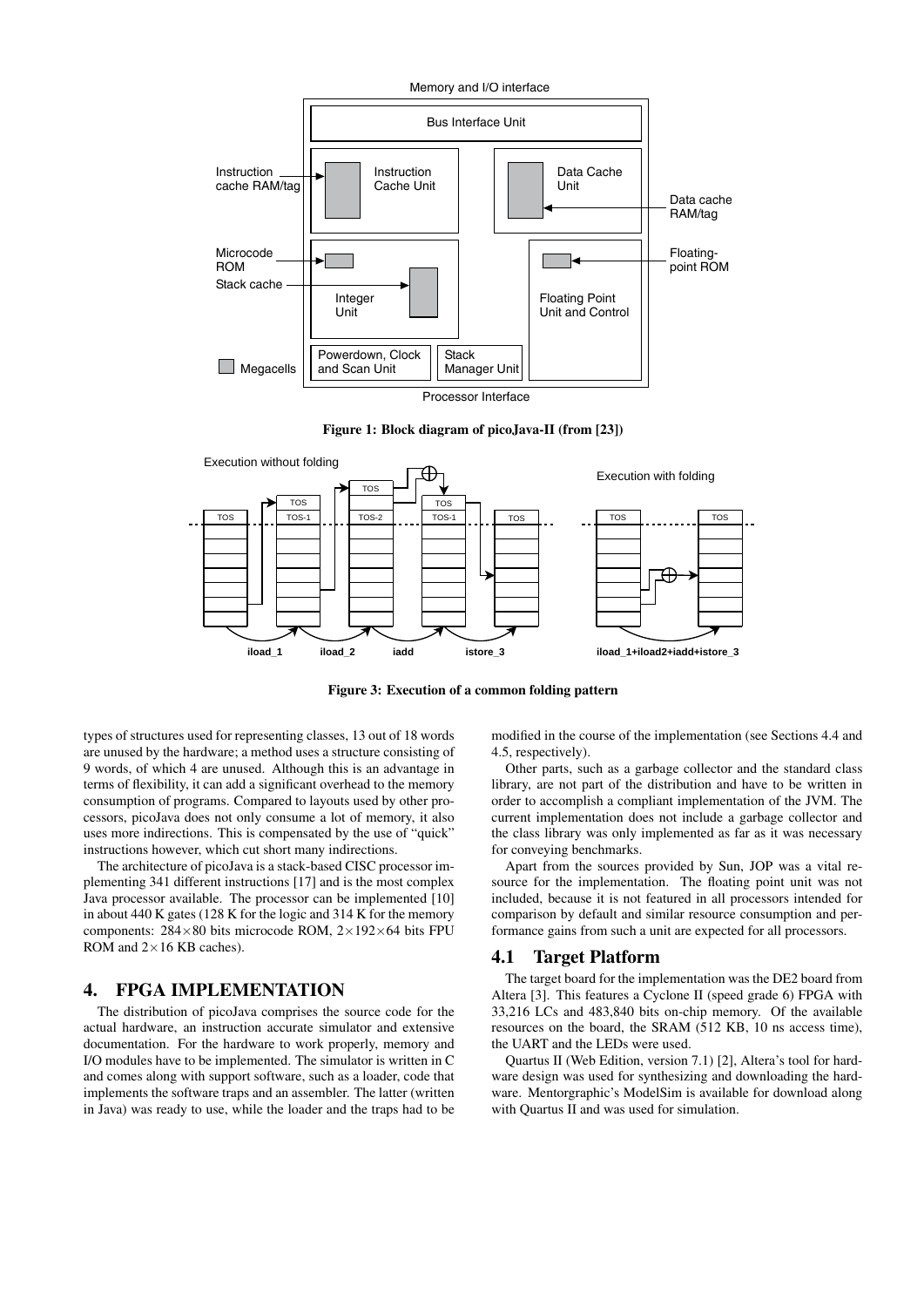# 4.2 Hardware

As the first step towards the implementation of the picoJava processor, a project in Quartus II was started and all relevant files were added. The dependencies between these files could be easily concluded from the scripts for synthesizing the processor with Synopsys, which are part of the distribution. The caches and the FPU were defined to be non-existent in the according configuration file, according to the instructions provided in this file. Only one minor change was necessary (certain bits were assigned a value twice) to make the core compile.

#### *4.2.1 Stack Cache*

As the stack cache is an essential part of the processor, this unit was to be designed before all other hardware. The stack cache has two write ports and three read ports to support both instruction folding and dribbling at the same time. While no memory with this setup is readily available, the situation is worsened by the fact that the stack cache is specified to be implemented as asynchronous memory, which is not available in modern FPGAs. This means that writes – reads are not critical in this context – have to be triggered by the write enable signal themselves. A race condition is the inevitable consequence of this behavior, because the write enable signals both have to be available as edge (to avoid latches) and as level (to fulfill their purpose as enable signals) to the same flip-flop. Quartus-II did not recognize the appropriate timing relations in the first attempts to design the stack cache, and therefore did not even mention possible timing violations. Several possible implementations were tried (a separate clock for every memory word vs. one common clock, e.g.), until finally a design was found which fulfills all specified properties and is handled correctly by the design tool.

A drawback of the current implementation of the stack cache is that it is implemented with flip-flops instead of on-chip memory. This uses 6 K LCs and thus enlarges the design significantly. It also might slow down the whole processor due to the more complex placement and routing. Implementing the stack cache with timemultiplexed access to on-chip memory by using a multiple of the system clock has been suggested but not evaluated yet.

#### *4.2.2 Memory and I/O*

A processor cannot be reasonably evaluated without an interface to its environment, so the next step was to implement an interface for memory and I/O. The SimpCon interface which is used with JOP had the advantage that several modules were already available for use with the DE2 board from Altera and thus was chosen. The SimpCon interface itself was extended with a signal sel bytes for byte- and halfword-wise access – this signal had already been considered, but did not make it to the specification of the interface, because JOP only features word-wise access. A signal error was also added to the specification to signal invalid use of a module to the processor.

The translation of the signals generated by the picoJava processor to the SimpCon interface was relatively simple. 16 byte burst accesses which occur on transactions that involve the caches are serialized; other accesses only have to map the two least significant bits of an address to an according mask for sel\_bytes and set rd or wr to high. The mapping of modules to addresses is slightly more complex, because rd\_data, rdy\_cnt and error from the module least recently accessed have to be routed back to the processor. To ease the task of mapping addresses to the according modules, a simple xml schema was defined from which Verilog code for such an address mapping is generated automatically. While there was some overhead to create a tool to do so, this already proved to be useful when changing the configuration of modules, and it also might be useful for other processors using the SimpCon interface.

As a basic set of modules the following configuration was chosen:

- 8 KB on-chip memory as boot ROM for initializing the processor and loading a program to the main memory.
- An interface to the SRAM on the DE2 board, which was derived from the according module for JOP. The module was enhanced to handle 8 and 16 bit accesses.
- A UART for downloading programs and diagnosis. This module was already available from JOP.
- An interface to access the on-board LEDs for diagnosis.
- A Timer module for measuring execution times.

#### *4.2.3 Instruction and Data Caches*

To enhance the performance of the processor, an instruction and a data cache had to be implemented. While the implementation of the instruction cache along the specification in [\[24\]](#page-7-6) worked from the beginning, the data cache was a little more complex due to the interleaved usage of the memory banks by the two cache sets. It also triggered a bug in the translation of memory transactions to the SimpCon interface, because the cache fill ordering had been disregarded in the initial version.

## <span id="page-4-1"></span>4.3 Booting

Figure [4](#page-5-2) shows how booting and invoking the main method is done. The processor starts execution at address 0, where the boot ROM is located. The trap base register is set to the suiting value at the very start, and then the boot method is invoked. When this method returns, the code jumps to the main memory, where the trap base might be set up again and the main method is called. Execution ends in an endless loop to prevent random code from being executed. The grey-shaded areas in Figure [4](#page-5-2) are generated by the loader, which is described in Section [4.4](#page-4-0)

The presented procedure might look overly complex, but it is well motivated. Invoking a method instead of jumping to some piece of code has the advantage that internal registers are set to reasonable values in a fast and convenient way. It would also not have been feasible to invoke the main method from the boot ROM: this would have meant to require either the method structure to be located at some fixed location (which limits flexibility) or that this information is passed separately. The latter would probably have caused more trouble than the additional jump which is executed now. The current practice is also convenient because the boot ROM and programs have an almost identical format.

The boot method itself enables the stack cache and initializes and enables the instruction and data caches. The code for doing this is available in [\[24\]](#page-7-6). It then enables instruction folding and reads a program from the UART and writes it to the main memory.

## <span id="page-4-0"></span>4.4 Loader

To both make the implementation simpler and speed up execution, it was decided to load all classes statically. A loader to do this is provided, but it is written in C and relies on being executed on a big-endian 32 bit processor and has only been tested on SPARC. On the other side JOP has a similar loader written in Java, which has also a less restrictive license. Having this in mind, it seemed more profitable in terms of portability and reusability to port the latter.

The loader first looks for all classes which can be reached from the main class and parses them. After that, instructions which have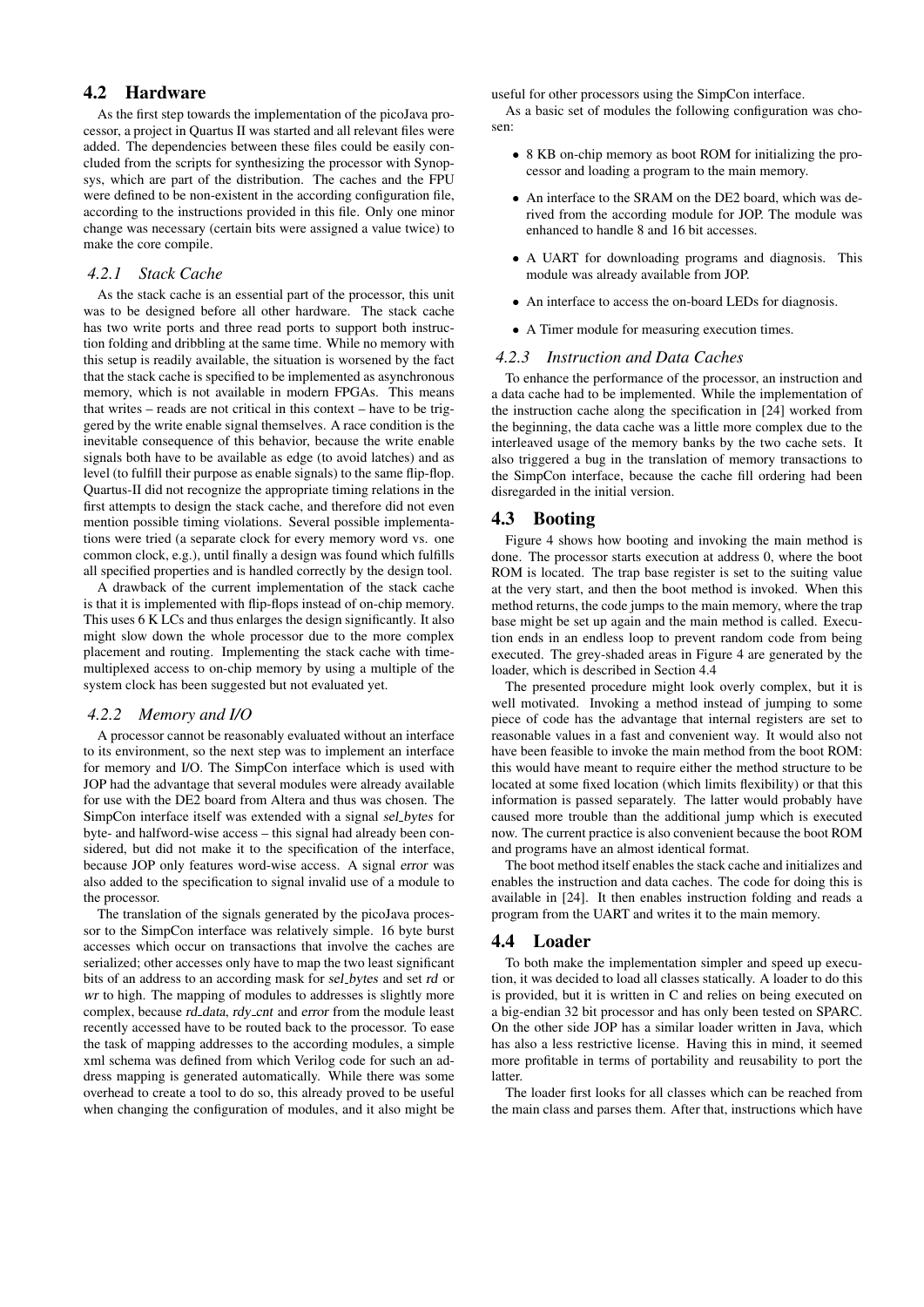

<span id="page-5-2"></span>Figure 4: Schematic of bootstrap and execution

a "quick" counterpart are substituted and the symbolic references in the constant pool are resolved. Finally, the code to achieve the behavior described in Section [4.3](#page-4-1) is emitted and the class information is dumped in a format that suits the representation picoJava stipulates.

In the course of the implementation of the loader, the BCEL [\[4\]](#page-7-27) package which is used for parsing the class files had to be modified. picoJava does support extended bytecodes and these codes might appear in assembly code or code generated by the loader. BCEL must know about these instructions in order to handle them correctly.

## <span id="page-5-1"></span>4.5 Traps

Traps are an integral part of picoJava, because they implement parts of its instruction set. Object-oriented bytecodes, which have to resolve symbolic references from the constant pool cannot be implemented reasonably in hardware or microcode. While much overhead can be eliminated by replacing opcodes with their "quick" counterparts, some instructions are implemented as traps even in their "quick" version (new<sub>-quick</sub> is an example of such an instruction).

Implementations for the traps are provided by Sun, but these have to be modified. On the one hand there are some parts that are specific to the simulation environment, on the other hand the characteristics of the target system have to be taken into account (e.g. size of the available memory). Still, even with the rewritten loader, the original code was a good source for how the respective traps work.

The trap table is organized as 256 8-byte entries; the 4 bytes at the lower address provide the address of the trap code, the following 4 bytes can be used freely in principle, but are most useful for storing the address of the constant pool for the trap method. The table has to be aligned to a 2 KB boundary which can make a larger memory necessary than its actual size of 2 KB itself. Instructions that can cause a trap have their bytecode as index to the respective trap table entry. Entries of other instructions take care of illegal instructions, unaligned memory access and similar conditions.

The loader described in Section [4.4](#page-4-0) provides means for registering methods as traps and takes care that the trap table is aligned correctly.

The only trap with a working implementation is at the moment newarray, which implies that only static programs (i.e. programs that do not create any objects) are supported. Future work will include writing the missing traps in order to provide full support for the Java programming language.

#### 4.6 Timing Issues

The integer multiplication / division / remainder unit contains a combinatorial loop that has to be cut in order to get proper results from the timing analysis (there is no de facto data flow through the loop). The design constraints provided by Sun cut this loop and can be translated easily to constraints understood by the Time Quest timing analyzer that comes along with Quartus II.

Apart from the mentioned issues with the stack cache and the

timing loop described above, no problems concerning the timing of the core were encountered. Problems with the adaptation of timing constraints mentioned in [\[10\]](#page-7-0) did not arise.

# <span id="page-5-0"></span>5. EVALUATION

## 5.1 Logic Resource Usage

The implementation of picoJava in the final configuration (16 KB both data and instruction cache, no FPU) uses 27.5 K LCs. Of the units which had to be written, the stack cache is the biggest consumer, using more than 6 K LCs. The memory and I/O modules use 1 K LCs, including the bridge between picoJava and the SimpCon interface. The parts of the instruction and data caches to be written use less than 300 LCs together. For detailed numbers see Table [1.](#page-5-3) These numbers suggest that efforts for optimization would be spent best in finding a better solution for the stack cache than the current one.

| Unit                                        | Logic Cells |
|---------------------------------------------|-------------|
| Data Cache Unit                             | 1241        |
| Data Cache RAM                              | 192         |
| Data Cache Tags                             | 80          |
| <b>Instruction Cache Unit</b>               | 3983        |
| Instruction Cache RAM                       | 0           |
| <b>Instruction Cache Tags</b>               | 16          |
| <b>Execution Unit</b>                       | 6900        |
| Hold Logic                                  | 8           |
| Folding Unit                                | 1036        |
| Microcode Unit                              | 2733        |
| Pipeline Control                            | 535         |
| Register Control Unit (without Stack Cache) | 3340        |
| Stack Cache                                 | 6242        |
| Trap Unit                                   | 117         |
| <b>Stack Management Unit</b>                | 591         |
| Powerdown, Clock and Scan Unit              | $\Omega$    |
| <b>Bus Interface Unit</b>                   | 28          |
| Memory Map                                  | 216         |
| <b>Boot ROM</b>                             | $\theta$    |
| LEDs                                        | 45          |
| <b>SRAM</b> Interface                       | 164         |
| Timer                                       | 138         |
| UART                                        | 128         |
| Interface picoJava/SimpCon                  | 353         |
| Total                                       | 27543       |

#### <span id="page-5-3"></span>Table 1: LC usage of individual components

picoJava consumes between seven and thirteen times the number of LCs the designs presented Section [2.2](#page-1-0) use. The only exception is jHISC, but even compared to this processor, picoJava uses 76% more LCs.

When comparing the number of LCs to the gate count reported in [\[10\]](#page-7-0), 128 K gates for the logic, this yields a factor of 4.7. This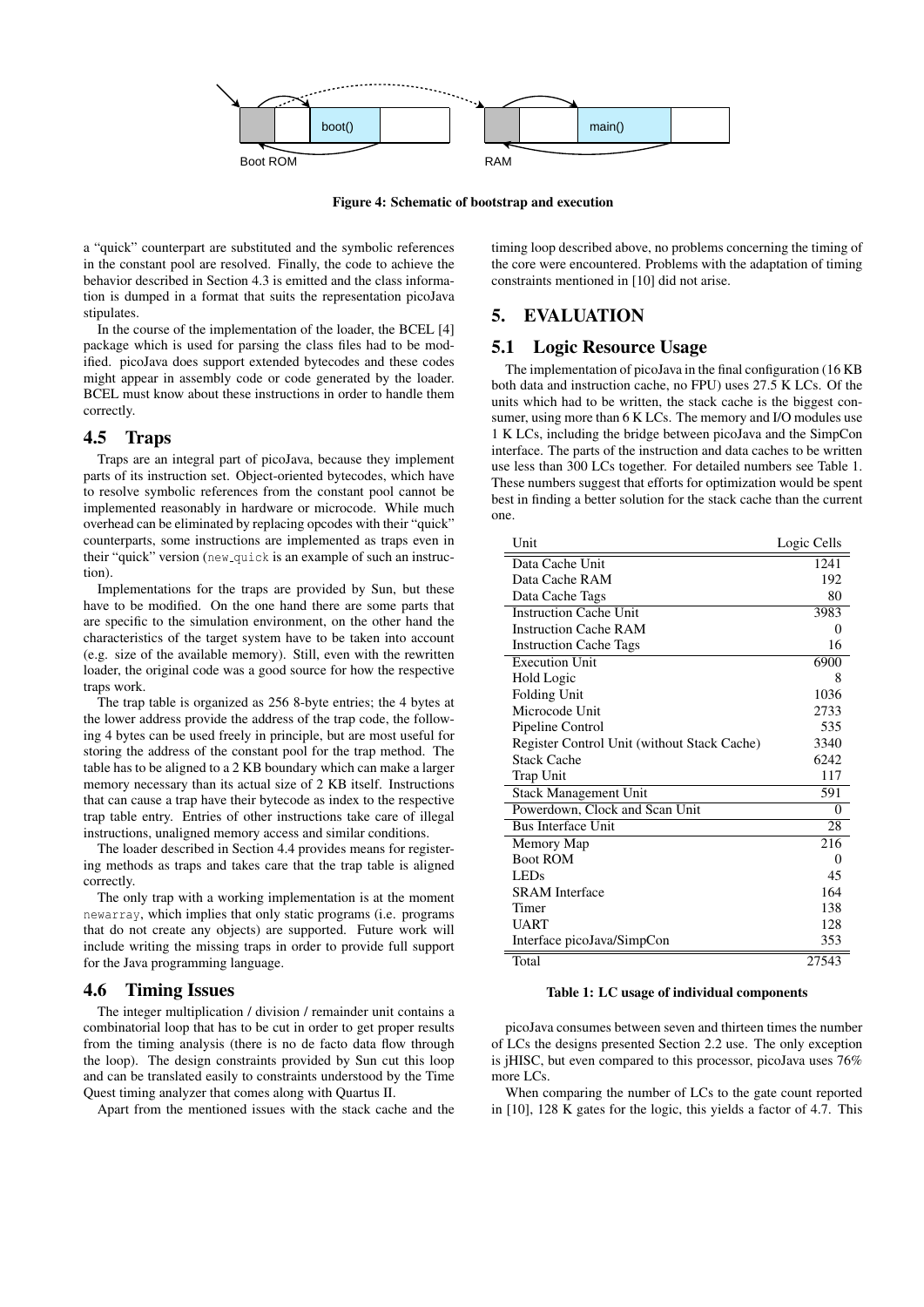factor seems to be rather low but still plausible, taken into account that some logic functions are realized through memory blocks and thus do not add to the number of LCs.

## 5.2 Memory Consumption

47.6 KB of on-chip memory are used: 37 KB for the caches (actual cache and tag memory), 8 KB for the boot ROM and the remaining 2.6 KB for the implementation of special logic functions. Detailed numbers are provided in Table [2.](#page-6-1) There does not seem to be much potential for optimizations in this area, except for resizing the boot ROM (which at least has to be 4 KB in size to hold the trap table) or the caches, possibly affecting performance.

| Unit                          | <b>Memory Blocks</b> | <b>Bits</b>     |
|-------------------------------|----------------------|-----------------|
| Data Cache                    | 32                   | $2\times 65536$ |
| Data Cache Tags               | 6                    | $2\times9728$   |
| Data Cache Status             | 5                    | 2560            |
| <b>Instruction Cache</b>      | 32                   | $2\times 65536$ |
| <b>Instruction Cache Tags</b> | 5                    | 19456           |
| <b>Boot Memory</b>            | 16                   | 65536           |
| Folding Unit                  | 8                    | 18432           |
| Microcode Unit                | 3                    | 624             |
| Others                        | 2                    | 2048            |
| Total                         |                      | 390             |

<span id="page-6-1"></span>

|  |  |  |  | Table 2: Memory usage of individual components |
|--|--|--|--|------------------------------------------------|
|--|--|--|--|------------------------------------------------|

## 5.3 Speed

Although for comparisons, a frequency of 100 MHz is sometimes assumed for picoJava [\[19\]](#page-7-4), this could not be met. Even highest optimization efforts could not push beyond around 43 MHz. For easy deduction from the provided clock frequency on the DE2 board with a PLL, 40 MHz were chosen as frequency for operation. The limiting factor in this case is the integer multiplication/division/remainder unit; the worst case timing path is located within this unit and is dominated by the interconnect delay (69% of the total delay). A different organization of the stack cache could as a side effect help in terms of speed by allowing for more efficient placement and routing – the effect of this is hardly predictable, but only minor enhancements are expected.

### 5.4 Performance

Two benchmarks from the benchmark suite used in [\[21\]](#page-7-15) could be run on the picoJava processor at the current state of implementation: Sieve, a synthetic benchmark, and Kfl, an adaption of a real-time application. The benchmarks return how often per second the program can be executed; consequently, a higher number corresponds to better performance.

Figure [5](#page-6-2) shows benchmark results (geometric mean of Sieve and Kfl, scaled such that the fastest configuration corresponds to 100) for different configurations of picoJava. In absolute numbers, the fastest configuration of picoJava returned 7797 iterations per second for Sieve and 23290 for Kfl. Both caches were configured to be 16 KB in size when present. The figure clearly shows that instruction folding is futile without the instruction cache. If the instruction cache is present, folding improves performance by 15 to 29%. Furthermore, the instruction cache has a bigger effect on the overall performance than the data cache – while the instruction cache speeds up execution by almost 90%, the data cache yields a speedup of 32% only compared to the version without caches.

Figure [6](#page-7-28) compares benchmark results for different Java processors, scaled such that picoJava's performance corresponds to 100.



<span id="page-6-2"></span>Figure 5: Bechmarks for different configurations of picoJava

JOP\* refers to the most recent version of JOP, while JOP refers to the version used in [\[21\]](#page-7-15). Apart from minor changes that do not concern performance, JOP\* has more instructions implemented directly in hardware instead of microcode. The original results for Komodo, JStamp and SaJe are also found in [\[21\]](#page-7-15).

The platform on which JOP was bench-marked is slightly different from the DE2 board; most importantly, a 32 bit SRAM with 15 ns access time was used instead of a 16 bit SRAM with 10 ns access time. Fortunately, these discrepancies equal out and both processors need two cycles for 32 bit memory transactions. The FPGAs show only minor differences, with the one picoJava runs on being faster by approximately 10%. This makes the results usable for comparisons of the processors themselves rather than comparisons of the overall systems, as it is the case with the other platforms.

The performance of JOP was measured at 100 MHz for both versions. SaJe features an aJ-100 processor running at 100 MHz, JStamp is a development platform containing an aJ-80 processor clocked at 74 MHz. The results for the Komodo processor were derived from cycle-accurate simulations using 33 MHz as clock frequency. picoJava runs, as already mentioned, at 40 MHz.

As shown by Figure [6,](#page-7-28) picoJava outperforms the processors it is compared against: it is more than ten times faster than Komodo and JStamp and about than 1.7 times faster than SaJe and the original version of JOP. Even the closest follower, JOP\*, is almost 20% slower.

# <span id="page-6-0"></span>6. CONCLUSION AND OUTLOOK

In this paper we presented the implementation of the first industrial Java processor, Sun's picoJava, in an FPGA. To best of our knowledge this is the first successful attempt to implement the originally ASIC targeted design in an FPGA.

During the port to an FPGA we have encountered several solvable issues in the course of implementing the internal memories for the various caches. Results show that picoJava outperforms other Java processors, but that it is considerably larger too.

Future work will include completing the implementation of all trap functions and a bigger subset of the Java class library. With these prerequisites, more complex benchmarks will be possible and a thus better understanding of the architecture.

We provide a package named Harvey to adapt the original sources to the Altera DE2 board (see Appendix for download location and build instructions). We hope that the availability of a pico-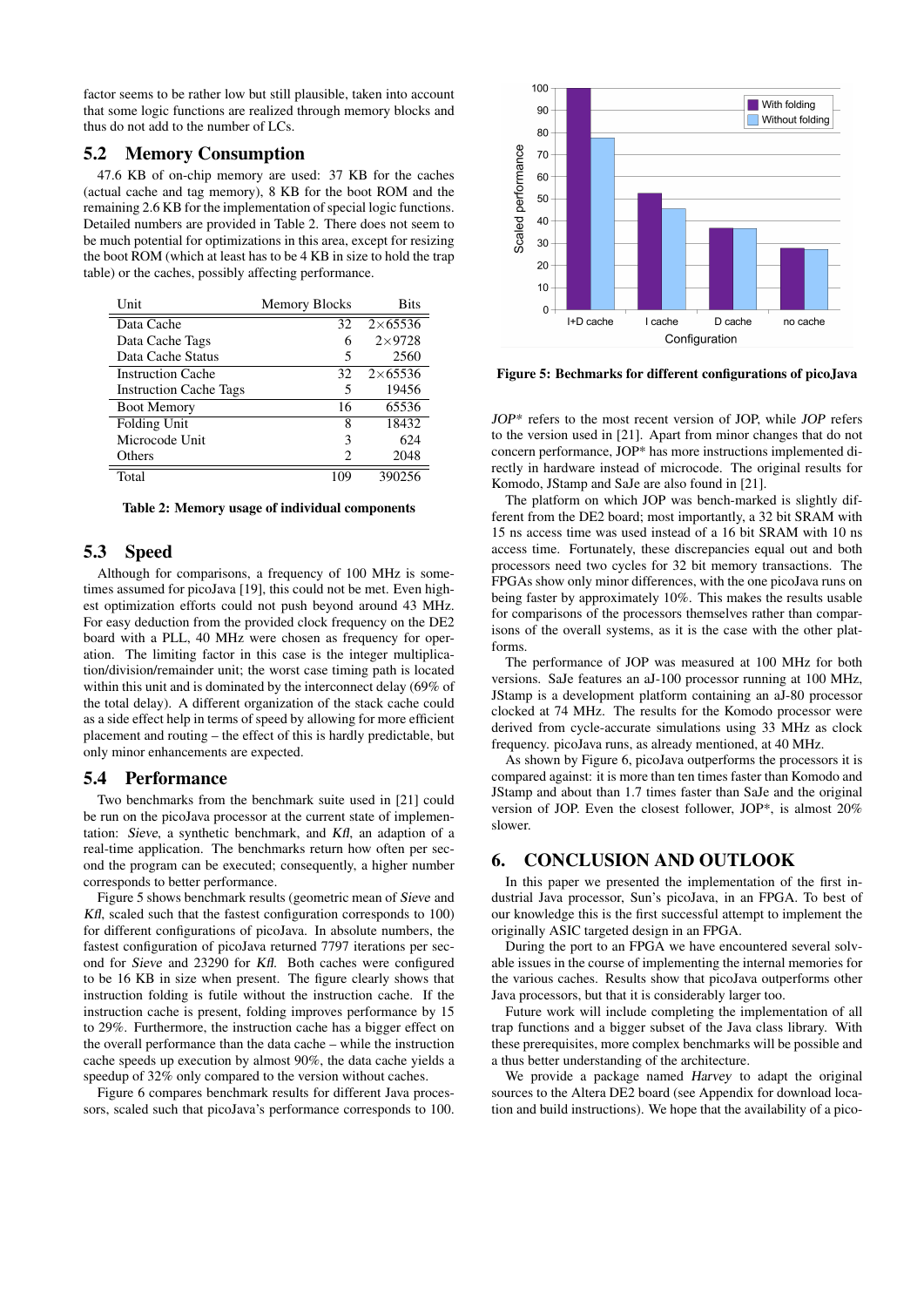

<span id="page-7-28"></span>

Java implementation in an FPGA on a low-cost prototyping board is a basis where other researches can evaluate their ideas within an industrial strength Java processor. With a real implementation enhancements can be easily verified using a quantitative approach.

# 7. REFERENCES

- <span id="page-7-7"></span>[1] aJile. aj-100 real-time low power Java processor. preliminary data sheet, 2000.
- <span id="page-7-26"></span>[2] Altera. Quartus II Web Edition Software. Available at http://www.altera.com/support/software/sof-quartus.html.
- <span id="page-7-25"></span>[3] Altera. *DE2 Development and Education Board User Manual*, 2006.
- <span id="page-7-27"></span>[4] Apache Software Foundation. Byte Code Engineering Library. Available at http://jakarta.apache.org/bcel/.
- <span id="page-7-14"></span>[5] ARM. Jazelle technology: ARM acceleration technology for the Java platform. white paper, 2004.
- <span id="page-7-2"></span>[6] K. Arnold and J. Gosling. *The Java Programming Language*. Addison-Wesley, Reading, MA, USA, second edition, 1998.
- <span id="page-7-21"></span>[7] A. C. Beck and L. Carro. Low power java processor for embedded applications. In *Proceedings of the 12th IFIP International Conference on Very Large Scale Integration*, December 2003.
- <span id="page-7-19"></span>[8] B. Bose, M. Tuna, and J. Nagy. LavaCORE<sup>TM</sup> configurable JavaTM processor core. In *Aerospace Conference Proceedings, 2002. IEEE*, volume 4, pages 4–1953–4–1959 vol.4, 2002.
- <span id="page-7-18"></span>[9] DCT. Lightfoot 32-bit Java processor core. data sheet, September 2001.
- <span id="page-7-0"></span>[10] S. Dey, D. Panigrahi, L. Chen, C. Taylor, K. Sekar, and P. Sanchez. Using a soft core in a SoC design: experiences with picoJava. *Design & Test of Computers, IEEE*, 17(3):60–71, July-Sept. 2000.
- <span id="page-7-9"></span>[11] T. R. Halfhill. Imsys hedges bets on Java. *Microprocessor Report*, August 2000.
- <span id="page-7-8"></span>[12] D. S. Hardin. Real-time objects on the bare metal: An efficient hardware realization of the Java virtual machine. In *Proceedings of the Fourth International Symposium on Object-Oriented Real-Time Distributed Computing*, page 53. IEEE Computer Society, 2001.
- <span id="page-7-11"></span>[13] Imsys. ISAJ reference 2.0, January 2001.
- <span id="page-7-10"></span>[14] Imsys. Im1101c (the cjip) technical reference manual / v0.25, 2004.
- <span id="page-7-20"></span>[15] J. Kreuzinger, U. Brinkschulte, M. Pfeffer, S. Uhrig, and T. Ungerer. Real-time event-handling and scheduling on a multithreaded Java microcontroller. *Microprocessors and Microsystems*, 27(1):19–31, 2003.
- <span id="page-7-1"></span>[16] T. Lindholm and F. Yellin. *The Java Virtual Machine Specification*. Addison-Wesley, Reading, MA, USA, second edition, 1999.
- <span id="page-7-3"></span>[17] H. McGhan and M. O'Connor. Picojava: a direct execution engine for java bytecode. *Computer*, 31(10):22–30, Oct. 1998.
- <span id="page-7-13"></span>[18] Nazomi. JA 108 product brief. Available at http://www.nazomi.com.
- <span id="page-7-4"></span>[19] J. M. O'Connor and M. Tremblay. picoJava-I: The Java virtual machine in hardware. *IEEE Micro*, 17(2):45–53, 1997.
- <span id="page-7-12"></span>[20] PTSC. Ignite processor brochure, rev 1.0. Available at http://www.ptsc.com.
- <span id="page-7-15"></span>[21] M. Schoeberl. *JOP: A Java Optimized Processor for Embedded Real-Time Systems*. PhD thesis, Vienna University of Technology, 2005.
- <span id="page-7-22"></span>[22] M. Schoeberl. A Java processor architecture for embedded real-time systems. *Journal of Systems Architecture*, doi:10.1016/j.sysarc.2007.06.001, 2007.
- <span id="page-7-5"></span>[23] Sun. *picoJava-II Microarchitecture Guide*. Sun Microsystems, March 1999.
- <span id="page-7-6"></span>[24] Sun. *picoJava-II Programmer's Reference Manual*. Sun Microsystems, March 1999.
- <span id="page-7-23"></span>[25] Y. Tan, C. Yau, K. Lo, W. Yu, P. Mok, and A. Fong. Design and implementation of a java processor. *Computers and Digital Techniques, IEE Proceedings-*, 153:20–30, 2006.
- <span id="page-7-16"></span>[26] Vulcan. Moon v1.0. data sheet, January 2000.
- <span id="page-7-17"></span>[27] Vulcan. Moon2 - 32 bit native Java technology-based processor. product folder, 2003.
- <span id="page-7-24"></span>[28] T. Yiyu, R. L. Lo Wan Yiu, Yau Chi Hang, and A. S. Fong. A java processor with hardware-support object-oriented instructions. *Microprocessors and Microsystems*, 30(8):469–479, 2006.

# APPENDIX

## A. BUILD INSTRUCTIONS

The original sources for picoJava are available at [www.sun.com/](www.sun.com/software/communitysource/processors/picojava.xml) [software/communitysource/processors/picojava.xml](www.sun.com/software/communitysource/processors/picojava.xml); the package to adapt it to the DE2 board is available at [www.soc.](www.soc.tuwien.a.at/files/harvey/) [tuwien.a.at/files/harvey/](www.soc.tuwien.a.at/files/harvey/).

Please note that the instructions given here might change in the future; latest build instructions will be provided in the file README-HARVEY.

Unpack the sources for picoJava, pj2\_rtl\_2.0.tar.gz and pj2 sw 2.0.tar.gz, to some directory of your choice. Unpack the archive for Harvey (named harvey-de2-date.tar.gz) to the same directory. Change to the directory picoJava-II and call patch.sh to apply the patches. The source code is now prepared for all other operations.

The easiest way to build picoJava is to simply type make in the directory picoJava-II. This creates the memory map (make mmap), creates the boot ROM (make bootrom), synthesizes the hardware (make hardware) and builds the software (make software). Please note that synthesizing the hardware might require some time; in the archive for Harvey there is a precompiled file that can be downloaded to the board (quartus/picojava.sof) which you may want to use.